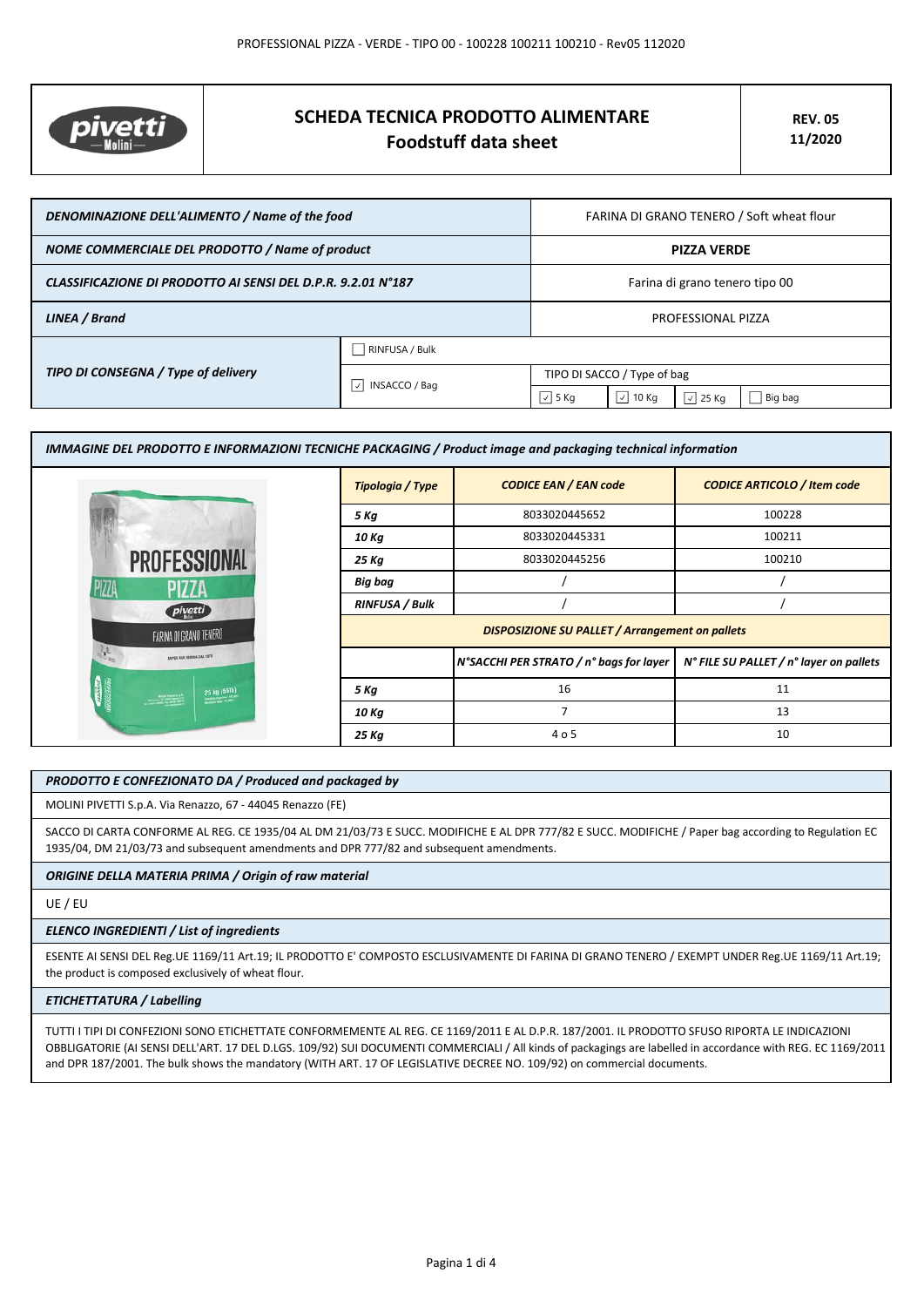| CARATTERISTICHE CHIMICO - FISICHE E REOLOGICHE / Chemical - physical and rheological characteristics                             |                                                           |                                                                                     |                                            |  |
|----------------------------------------------------------------------------------------------------------------------------------|-----------------------------------------------------------|-------------------------------------------------------------------------------------|--------------------------------------------|--|
| <b>PARAMETRI / Parameters</b>                                                                                                    | <b>UNITA' DI</b><br><b>MISURA</b> /<br>Unit of<br>measure | <b>VALORE MIN /</b><br><b>Minimum value</b>                                         | <b>VALORE MAX/</b><br><b>Maximum value</b> |  |
| UMIDITA' (Reg. CEE n° 1470/68) / Humidity                                                                                        | %                                                         |                                                                                     | 15,5                                       |  |
| PROTEINE (Metodo Kjeldhal N x 5,70) Protein (Kjeldhal method N x 5,70)                                                           | % s/s                                                     | 10,5                                                                                |                                            |  |
| MINERALI / Minerals                                                                                                              | % $s/s$                                                   |                                                                                     | 0,55                                       |  |
| INDICE DI CADUTA HAGBERG / Falling Number (Perten method)                                                                        | Sec                                                       | 250                                                                                 |                                            |  |
| <b>GLUTINE / Gluten</b>                                                                                                          | % s/s                                                     | 9,5                                                                                 |                                            |  |
| ALVEOGRAMMA (METODO CHOPIN) / Alveograph (Chopin Method)                                                                         |                                                           |                                                                                     |                                            |  |
| W (103 erg)                                                                                                                      | Joule                                                     | 190<br>220                                                                          |                                            |  |
| P/L                                                                                                                              |                                                           | 0,50                                                                                | 0,70                                       |  |
| <b>FARINOGRAMMA (METODO BRABENDER) / Farinograph (Brabender Method)</b>                                                          |                                                           |                                                                                     |                                            |  |
| ASSORBIMENTO ACQUA / Absorption water                                                                                            | %                                                         | 53                                                                                  |                                            |  |
| TEMPO DI ASSORBIMENTO / Water absorption time                                                                                    | Min                                                       | 1,3                                                                                 |                                            |  |
| STABILITA' / Stability                                                                                                           | Min                                                       | 4                                                                                   |                                            |  |
| PROPRIETA' ORGANOLETTICHE / Organoleptic properties                                                                              |                                                           |                                                                                     |                                            |  |
| COLORE / Colour                                                                                                                  |                                                           | BIANCO TIPICO / Typical white                                                       |                                            |  |
| ODORE / Aroma & Flavor                                                                                                           |                                                           | GRADEVOLE E NATURALE / Pleasant and natural                                         |                                            |  |
| ASPETTO / Appearance                                                                                                             |                                                           | POLVERE SOFFICE / Fluffy powder                                                     |                                            |  |
| PERCEZIONE AL TATTO / Perception to the touch                                                                                    |                                                           | SCORREVOLE, OMOGENEA E PRIVA DI GRUMI / Sliding,<br>homogenous, lump-free           |                                            |  |
| <b>CONTAMINANTI / Contaminants</b>                                                                                               |                                                           |                                                                                     |                                            |  |
| <b>PARAMETRI / Parameters</b>                                                                                                    | <b>UNITA' DI</b><br><b>MISURA</b> /<br>Unit of<br>measure | <b>VALORE MASSIMO CONSENTITO PER LEGGE /</b><br><b>Maximum value allowed by law</b> |                                            |  |
| CHIMICO - FISICI / Chemical - physical                                                                                           |                                                           |                                                                                     |                                            |  |
| RESIDUI PESTICIDI (ORGANOFOSFORATI, CLORURATI, PIRETROIDI) / Residual pesticides<br>(organophosphates, chlorinated, Pyrethroids) | $\mu$ g / Kg                                              | ENTRO I LIMITI DI LEGGE / legal limits                                              |                                            |  |
| AFLATOSSINE B1 / Aflatoxin B1                                                                                                    |                                                           |                                                                                     |                                            |  |
|                                                                                                                                  | $\mu$ g / Kg                                              |                                                                                     | < 2,0                                      |  |
| AFLATOSSINE (B1, B2, G1, G2) / Aflatoxin B1-B2-G1-G2                                                                             |                                                           |                                                                                     | < 4,0                                      |  |
| OCRATOSSINA A / Ochratoxin A                                                                                                     | µg / Kg<br>µg / Kg                                        |                                                                                     | < 3,0                                      |  |
| ZEARALENONE / Zearalenone                                                                                                        | µg / Kg                                                   |                                                                                     | < 75                                       |  |
| DEOSSIVALENOLO (DON) / Vomitoxin (DON)                                                                                           | µg / Kg                                                   |                                                                                     | $< 750$                                    |  |
| <b>PIOMBO</b>                                                                                                                    | mg / Kg                                                   |                                                                                     | < 0,20                                     |  |
| CADMIO                                                                                                                           | mg / Kg                                                   |                                                                                     | < 0,10                                     |  |
| MICROBIOLOGICI / Microbiological                                                                                                 |                                                           |                                                                                     |                                            |  |
| CONTA BATTERICA TOTALE (CBT) / Total Plate Count                                                                                 | U.F.C. / g                                                |                                                                                     | < 100000                                   |  |
| COLIFORMI TOTALI / Total coliforms                                                                                               | U.F.C. / g                                                |                                                                                     | < 500                                      |  |
| LIEVITI / Yeasts                                                                                                                 | U.F.C. / g                                                |                                                                                     | < 1500                                     |  |
| MUFFE/Molds                                                                                                                      | U.F.C. $/g$                                               |                                                                                     | < 1500                                     |  |
| ESCHERICHIA COLI / Escherichia coli                                                                                              | U.F.C. $/g$                                               |                                                                                     | < 10                                       |  |
| SALMONELLA / Salmonella                                                                                                          | U.F.C. $/g$                                               |                                                                                     | ASSENTE / Absent                           |  |
| FRAMMENTI DI INSETTO (METODO AOAC) / Filth Test                                                                                  |                                                           |                                                                                     |                                            |  |
| FRAMMENTI DI INSETTO / Fragments of insect                                                                                       | $n^{\circ}$ / 50 g                                        |                                                                                     | < 50                                       |  |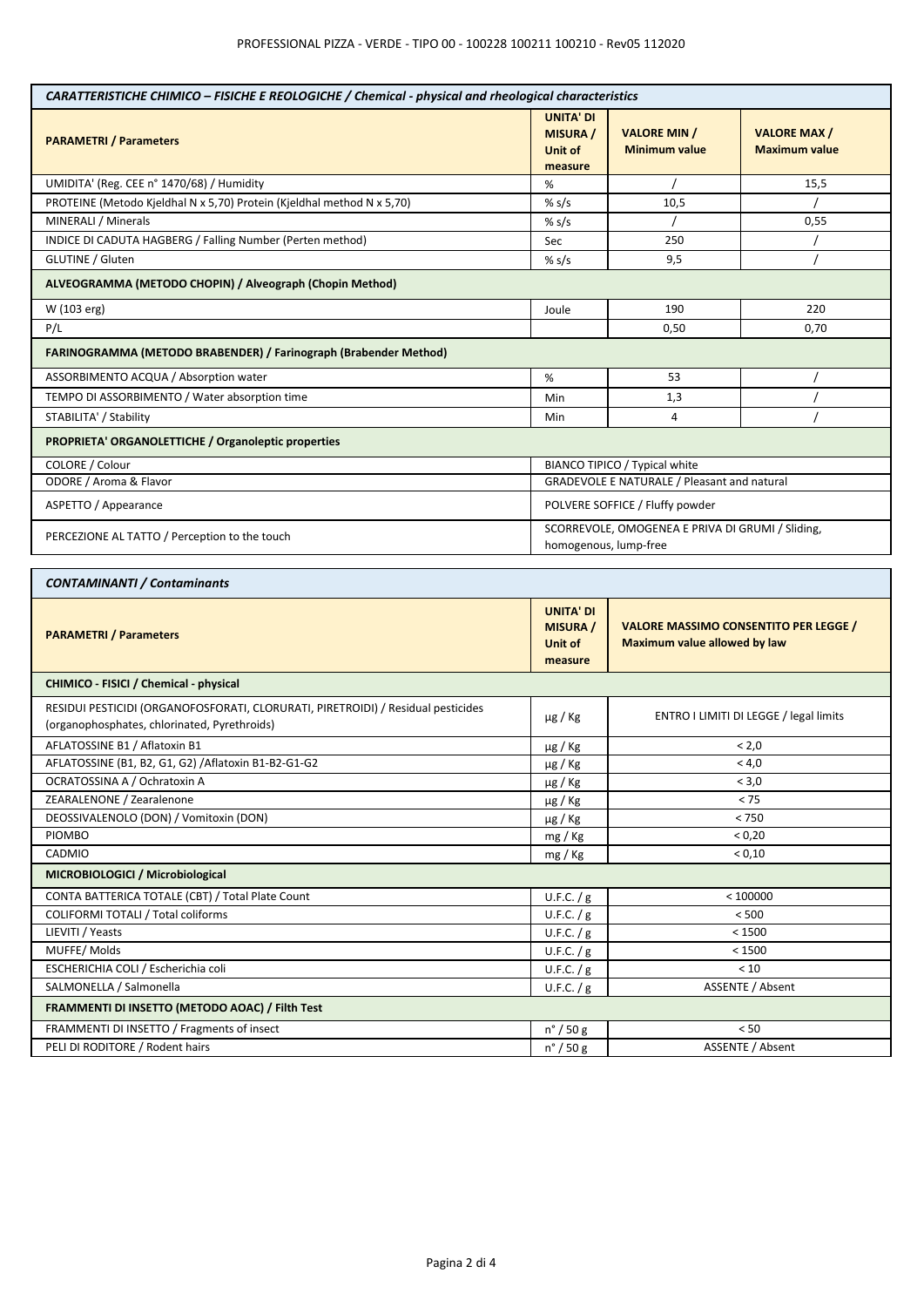| VALORI NUTRIZIONALI MEDI PER 100 g DI PRODOTTO / Mean Nutritional value for 100 g product |                                                     |                                  |  |
|-------------------------------------------------------------------------------------------|-----------------------------------------------------|----------------------------------|--|
| <b>PARAMETRI / Parameters</b>                                                             | <b>UNITA' DI MISURA /</b><br><b>Unit of measure</b> | <b>VALORE MEDIO / Mean value</b> |  |
| <b>ENERGIA</b> / Energy                                                                   | kJ - Kcal                                           | 1475<br>348                      |  |
| GRASSI / Fat                                                                              | g                                                   | 1,0                              |  |
| DI CUI ACIDI GRASSI SATURI / Of which saturates                                           | g                                                   | 0,1                              |  |
| CARBOIDRATI / Carbohydrates                                                               | g                                                   | 72                               |  |
| DI CUI ZUCCHERI / Of which sugars                                                         | g                                                   | 1,4                              |  |
| FIBRE / Fibre                                                                             | g                                                   | 1,6                              |  |
| PROTEINE / Protein                                                                        | g                                                   | 11                               |  |
| SALE / Salt                                                                               | g                                                   | 0                                |  |

| SOSTANZE O PRODOTTI CHE PROVOCANO ALLERGIE O INTOLLERANZE / Substances or products causing allergies or intolerances                                                                                                                                                                                                                                                                                                                                                                                                                                                                                                                                                                                                               |                                                                |                                                                                                                                                               |  |
|------------------------------------------------------------------------------------------------------------------------------------------------------------------------------------------------------------------------------------------------------------------------------------------------------------------------------------------------------------------------------------------------------------------------------------------------------------------------------------------------------------------------------------------------------------------------------------------------------------------------------------------------------------------------------------------------------------------------------------|----------------------------------------------------------------|---------------------------------------------------------------------------------------------------------------------------------------------------------------|--|
| SOSTANZE O PRODOTTI CHE PROVOCANO ALLERGIE O INTOLLERANZE - Reg. UE 1169/11 Art.<br>21 e Allegato II / Substances or products causing allergies or intolerances - Reg. UE 1169/11<br>Art. 21 e Annex II                                                                                                                                                                                                                                                                                                                                                                                                                                                                                                                            | <b>PRESENTE NEL</b><br><b>PRODOTTO / Inside the</b><br>product | <b>PRESENZA EVENTUALE E NON</b><br><b>INTENZIONALE (CONTAMINAZIONE</b><br><b>CROCIATA) / Possible and</b><br>unintentional presence (cross-<br>contamination) |  |
| Cereali contenenti glutine: grano (farro e grano khorasan), segale, orzo, avena o i loro ceppi ibridati e prodotti derivati /<br>Cereal containing gluten, namely: wheat (such as spelt and khorasan wheat), rye, barely, oats or their hybridised strains,<br>and products thereof                                                                                                                                                                                                                                                                                                                                                                                                                                                | SI (grano) / yes (wheat)                                       | NO / no                                                                                                                                                       |  |
| Crostacei e prodotti a base di crostacei / Crustaceans and products thereof                                                                                                                                                                                                                                                                                                                                                                                                                                                                                                                                                                                                                                                        | NO / no                                                        | NO / no                                                                                                                                                       |  |
| Uova e prodotti a base di uova / Eggs and products thereof                                                                                                                                                                                                                                                                                                                                                                                                                                                                                                                                                                                                                                                                         | NO / no                                                        | NO / no                                                                                                                                                       |  |
| Pesce e prodotti a base di pesce / Fish and products thereof                                                                                                                                                                                                                                                                                                                                                                                                                                                                                                                                                                                                                                                                       | NO / no                                                        | NO / no                                                                                                                                                       |  |
| Arachidi e prodotti a base di arachidi / Peanuts and products thereof                                                                                                                                                                                                                                                                                                                                                                                                                                                                                                                                                                                                                                                              | NO/no                                                          | NO/no                                                                                                                                                         |  |
| Soia e prodotti a base di soia / Soybeans and products thereof                                                                                                                                                                                                                                                                                                                                                                                                                                                                                                                                                                                                                                                                     | NO / no                                                        | SI (soia) / yes (soy)                                                                                                                                         |  |
| Latte e prodotti a base di latte (incluso il lattosio) / Milk and products thereof                                                                                                                                                                                                                                                                                                                                                                                                                                                                                                                                                                                                                                                 | NO / no                                                        | NO / no                                                                                                                                                       |  |
| Frutta a guscio, vale a dire: mandorle (Amygdalus communis L.), nocciole (Corylus avellana), noci (Juglans regia), noci di<br>acagiù (Anacardium occidentale), noci di pecan [Carya illinoinensis (Wangenh.) K. Koch], noci del Brasile (Bertholletia<br>excelsa), pistacchi (Pistacia vera), noci macadamia o noci del Queensland (Macadamia ternifolia), e i loro prodotti / Nuts,<br>namely: almonds (Amygdalus communis L.), hazelnuts (Corylus avellana), walnuts (Juglans regia), cashews (Anacardium<br>occidentale), pecan nuts (Carya illinoinensis (Wangenh.) K. Koch), Brazil nuts (Bertholletia excelsa), pistachio nuts<br>(Pistacia vera), macadamia or Queensland nuts (Macadamia ternifolia), and products thereof | NO / no                                                        | NO / no                                                                                                                                                       |  |
| Sedano e prodotti a base di sedano / Celery and products thereof                                                                                                                                                                                                                                                                                                                                                                                                                                                                                                                                                                                                                                                                   | NO / no                                                        | NO / no                                                                                                                                                       |  |
| Senape e prodotti a base di senape / Mustard and products thereof                                                                                                                                                                                                                                                                                                                                                                                                                                                                                                                                                                                                                                                                  | NO / no                                                        | NO / no                                                                                                                                                       |  |
| Semi di sesamo e prodotti a base di semi di sesamo / Sesame Seeds and products thereof                                                                                                                                                                                                                                                                                                                                                                                                                                                                                                                                                                                                                                             | NO/no                                                          | NO / no                                                                                                                                                       |  |
| Frutta a guscio: mandorle, nocciole, noci comuni ecc e prodotti derivati / Tree Nuts                                                                                                                                                                                                                                                                                                                                                                                                                                                                                                                                                                                                                                               | NO/no                                                          | NO/no                                                                                                                                                         |  |
| Anidride solforosa e solfiti in concentrazioni superiori a 10 mg/Kg o 10 mg/litro in termini di SO2 / Sulphur dioxide and<br>sulphites at concentrations of more than 10 mg/Kg or 10 mg/litre in terms of the total SO2                                                                                                                                                                                                                                                                                                                                                                                                                                                                                                            | NO / no                                                        | NO/no                                                                                                                                                         |  |
| Lupini e prodotti a base di lupini / Lupin and products thereof                                                                                                                                                                                                                                                                                                                                                                                                                                                                                                                                                                                                                                                                    | NO / no                                                        | NO / no                                                                                                                                                       |  |
| Molluschi e prodotti a base di molluschi / Molluscs and products thereof                                                                                                                                                                                                                                                                                                                                                                                                                                                                                                                                                                                                                                                           | NO / no                                                        | NO / no                                                                                                                                                       |  |

| <b>DURATA DEL PRODOTTO / Shelf Life</b>                                                                                                                     |                                                                                |  |
|-------------------------------------------------------------------------------------------------------------------------------------------------------------|--------------------------------------------------------------------------------|--|
| <b>PRODOTTO / Product</b>                                                                                                                                   |                                                                                |  |
| IN SACCO DA 25 Kg / For bag of 25 Kg                                                                                                                        | 270 GIORNI DALLA DATA DI CONFEZIONAMENTO / 270 days from the date of packaging |  |
| IN SACCO DA 1 E 5 Kg / For bag of 1 and 5 Kg                                                                                                                | 365 GIORNI DALLA DATA DI CONFEZIONAMENTO / 365 days from the date of packaging |  |
| <b>RINFUSA / Bulk</b>                                                                                                                                       | 180 GIORNI DALLA DATA DI MACINAZIONE / 180 days from the date of milling       |  |
| <b>MODALITA' DI CONSERVAZIONE / Storage conditions</b>                                                                                                      |                                                                                |  |
| DA CONSERVARE IN LUOGO FRESCO ED ASCIUTTO (temp. 18-25 C° umidità ≤ 60%) /<br>Store in a cool and dry place (temp. 18-25 $C^{\circ}$ humidity $\leq 60\%$ ) |                                                                                |  |